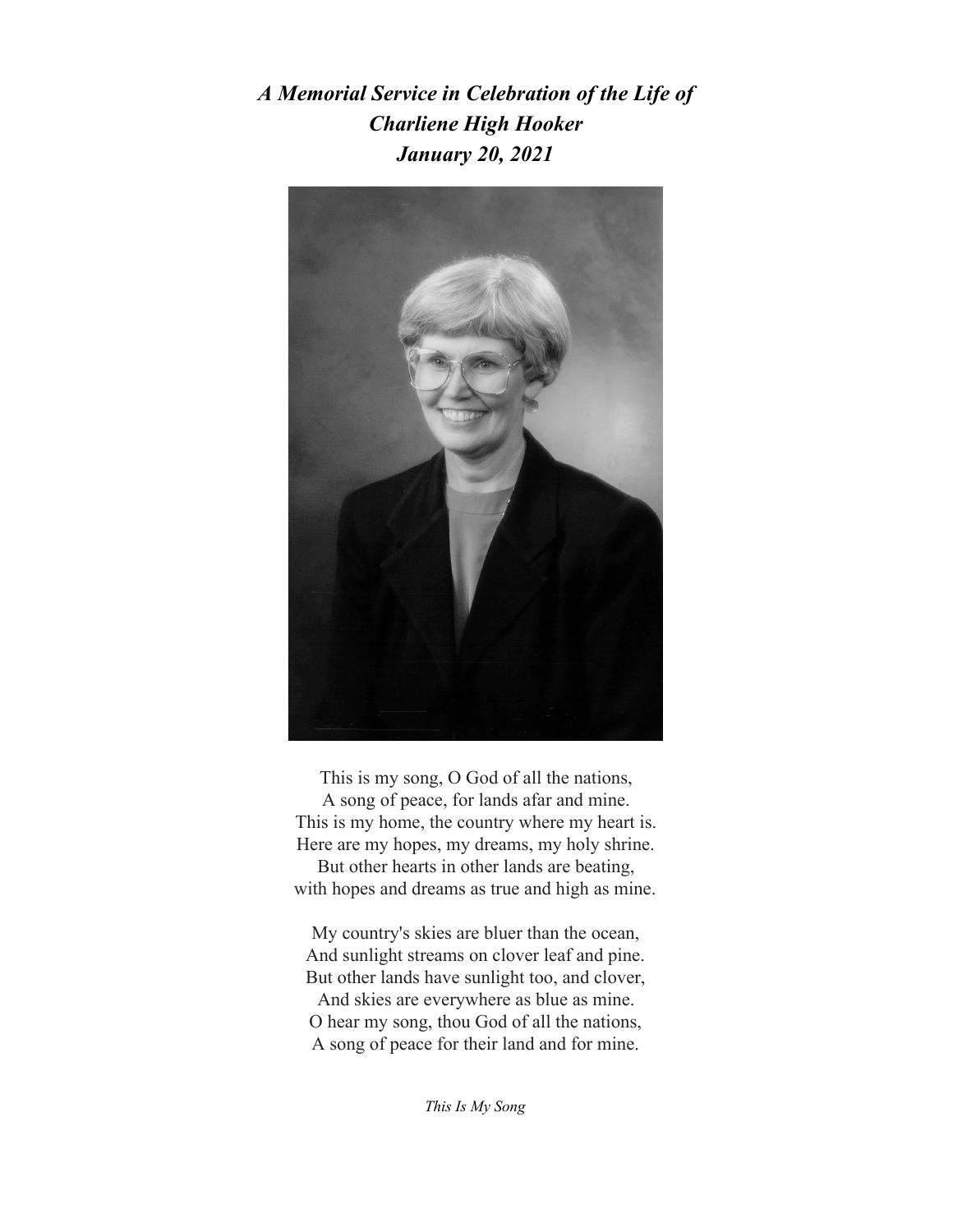| Prelude                                                                                                                                                             | "Be Still, My Soul"                  | by Jean Sibelius, arr. Cindy Berry |
|---------------------------------------------------------------------------------------------------------------------------------------------------------------------|--------------------------------------|------------------------------------|
| Welcome and Invocation                                                                                                                                              |                                      | Laura Mayo                         |
| <b>Opening Sentences</b><br>Those we love and lose<br>are no longer where they were before.<br>They are now<br>wherever we are.<br>Adapted from St. John Chrysostom |                                      | Jonna Whitman                      |
| Hymn                                                                                                                                                                | "O God, Our Help in Ages Past"       | Words by Isaac Watts               |
| Reading                                                                                                                                                             |                                      | A poem by Jeannie Gambill          |
| Scriptures<br>Psalm 90:1-6<br>Isaiah 43:1-4                                                                                                                         |                                      | <b>Rick Ankrom</b><br>Leigh Bogar  |
| Homily                                                                                                                                                              |                                      | Laura Mayo                         |
| Hymn                                                                                                                                                                | "I Sing a Song of the Saints of God" | Music by John H. Hopkins           |
| Memories                                                                                                                                                            |                                      | <b>Bill Hamilton</b>               |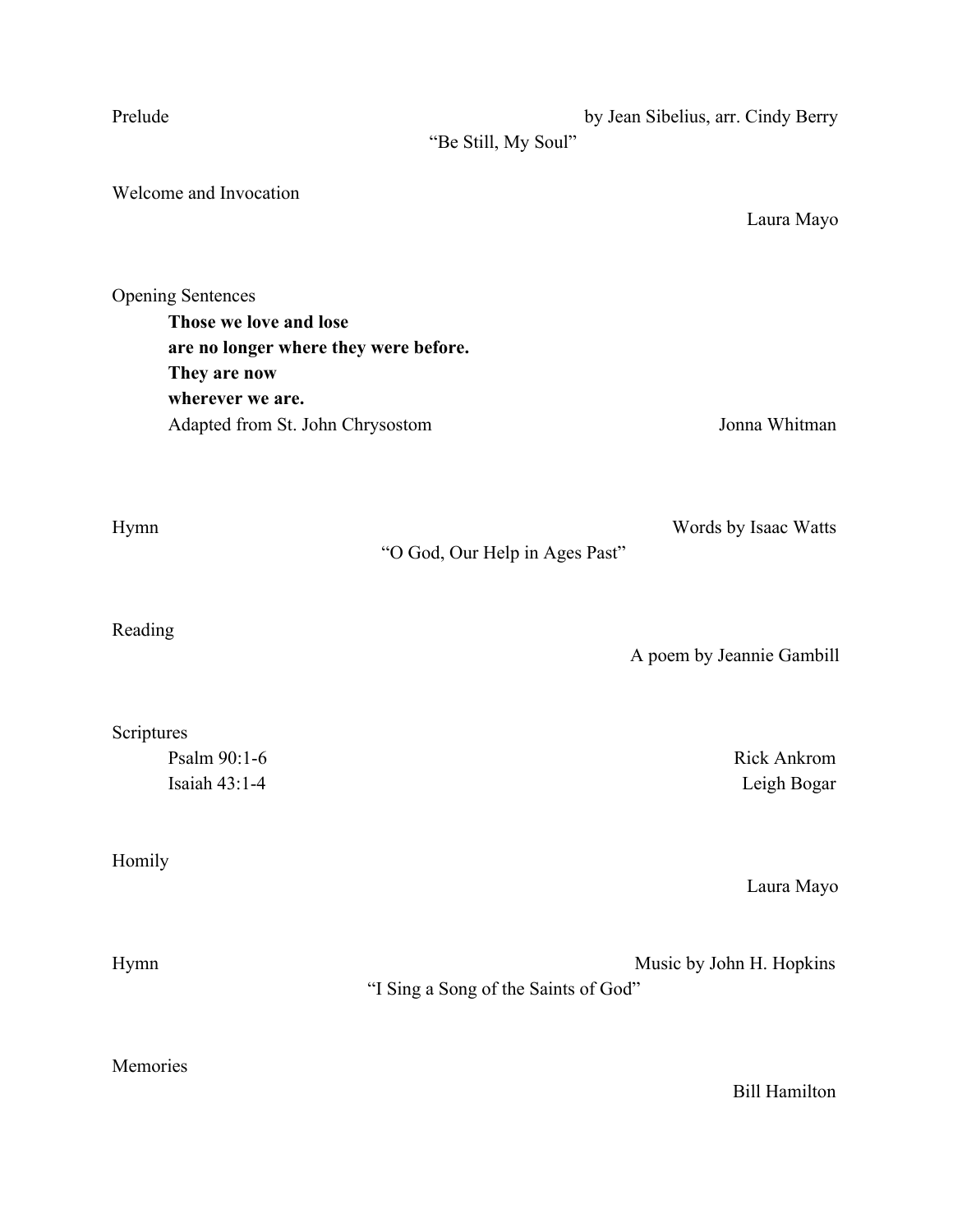Hymn William Walsham How Ralph Vaughn Williams

"For All the Saints"

Benediction

Laura Mayo

Postlude Charles-Marie Wider

"Widor Toccata from Symphony No. 5"

### **Worship Notes**

Karen Kline plays the piano for the prelude.

"O God our Help in Ages Past" and "I Sing a Song of the Saints" are from West End United Methodist Church, Chancel Choir, Nashville, TN.

"For All the Saints" is from Covenant Church in Hoston, TX.

The organist for the Widor postlude is Andrew Risinger, Associate Minister of Music and Organist at West End United Methodist Church in Nashville, TN.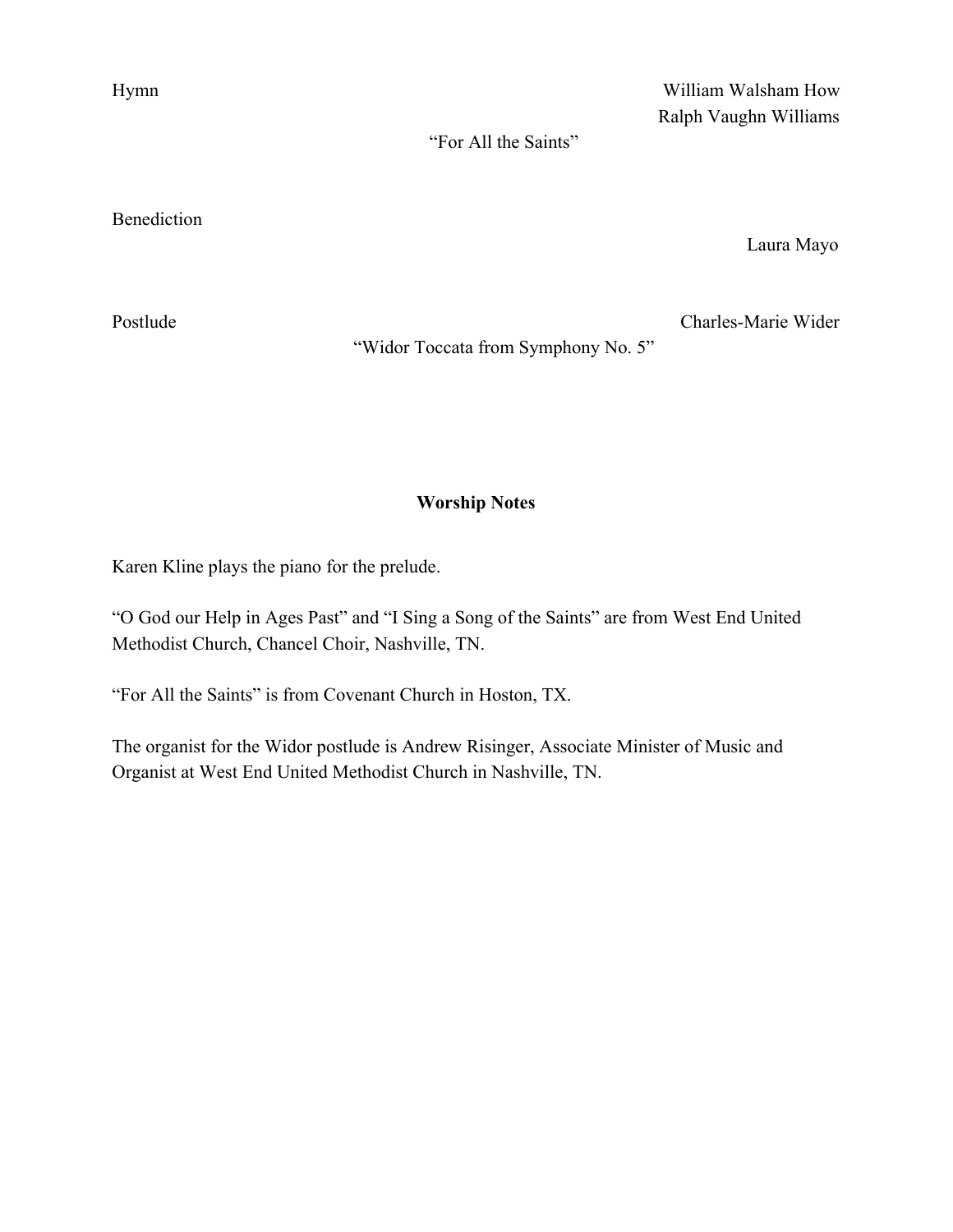### **Obituary**

### **Charliene High Hooker**

Charliene High Hooker, 76, of Houston, TX, died Wednesday, January 20, 2021, due to COVID-19 after declining for many years related to Alzheimer's Disease. Charliene was predeceased by her parents, Jerald and Lucille High, and her brother Gene High. She is survived by her husband, William Hamilton, her son Jay Hooker and his husband Rick Ankrom, her daughter Jonna Hooker Whitman and her husband Doug Whitman, step-daughter Leigh Bogar and her husband Joe Bogar, step-son Mark Hamilton and his wife Stephanie Hamilton, seven grandchildren, Meredith and Reed Whitman, Kristin Satterfield and her husband James Satterfield, Kathryn Bogar, Henry, Robert, and Michael Hamilton, and her brother and sister-in-law, Terry and Kathy High.

Charliene was born in Grand Prairie, Texas, and attended Grand Prairie High School, graduating in 1962. She and her first husband, John C. Hooker, spent their early married years in Stillwater, OK, and Fort Worth, TX, before settling in Houston, TX. In Houston, they found their spiritual home at Covenant Church.

Charliene was dedicated to her family and career, and had many successful years in the financial services industry. Her independence and drive afforded her success in the male-dominated field. She raised her two children to be loving, strong, and independent, modeling compassion coupled with drive, and encouraging them to lead lives of meaning and purpose. She was a wonderful combination of a strong woman, as well as a lover of beautiful things, including Texas wildflowers, beautiful meals, or a perfectly wrapped Christmas gift.

She married Bill Hamilton in November of 1982, and they soon moved to San Antonio, TX. Over the years Charliene and Bill would move many times for work, landing in San Francisco, CA; Coral Gables, FL; Huntsville, AL; and Las Vegas, NV before retiring to their beloved Hill Country in Fredericksburg, TX. As Charliene's health was declining, she and Bill ultimately returned to Houston to be closer to family. Although they moved frequently, Charliene and Bill connected deeply with each community, both in their careers and church lives, making and maintaining dear friendships along the way.

Charliene and Bill were utterly devoted to each other. Their love was apparent, and many thought they must be newlyweds because they so obviously cherished each other and were inseparable. As her health declined, Charliene's ever-present smile never wavered, and she continued to greet others with bright eyes and a cheery "It's so good to see you." Even when she was no longer able to converse, the one phrase Charliene never lost was, "I love you," which she shared freely not only with Bill but also with other family members, caregivers, and friends. A life-long member of choirs, Charliene's love of music sustained her to the end, as she was able to sing along and tap to the beat, even when words failed her.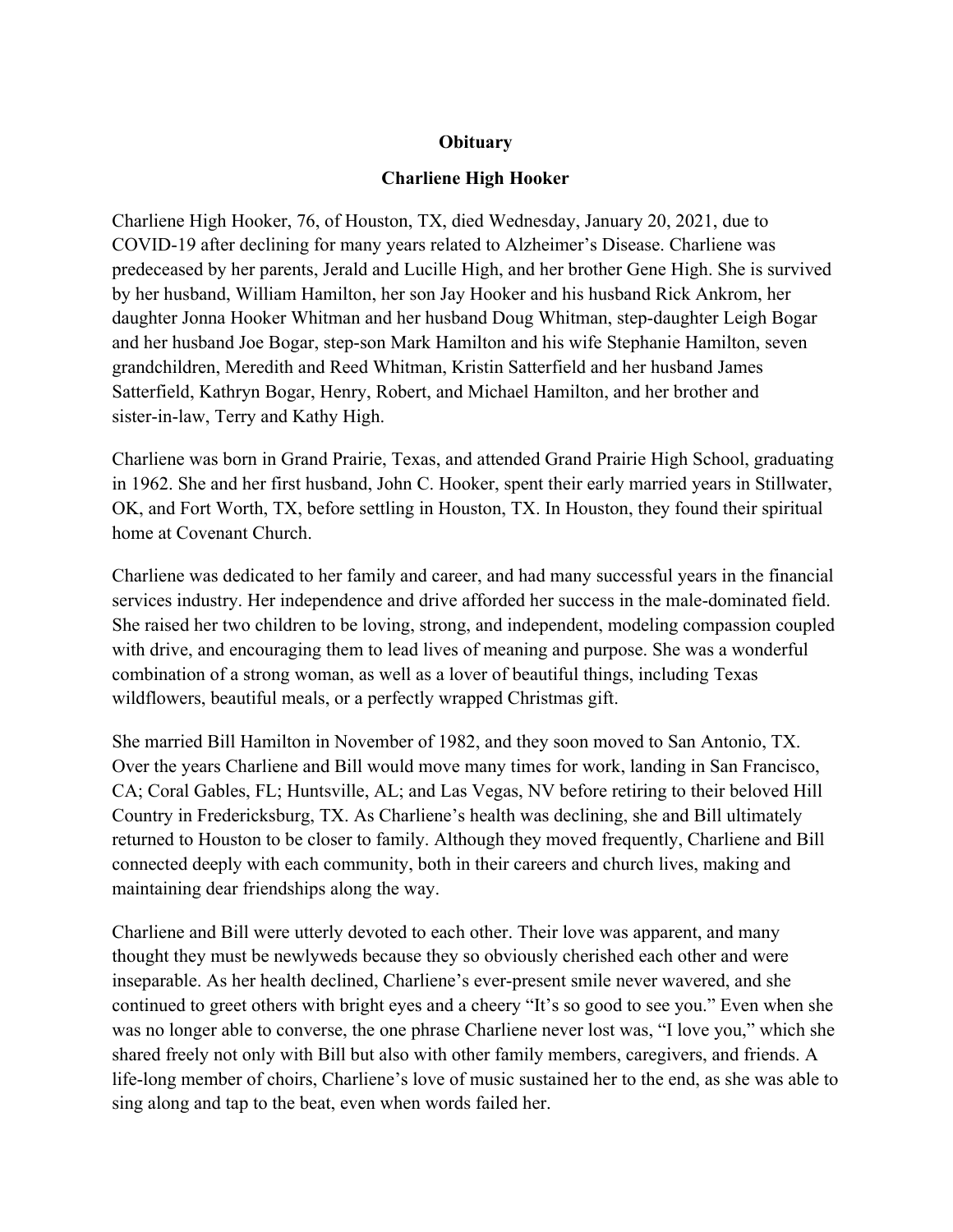Charliene was gentle and graceful, yet strong, and will be sorely missed by her family and friends. We cherish the memories of her beautiful smile and love so freely given.

In lieu of flowers, memorial contributions may be made to Covenant Church, https://www.covenanthouston.org/charliene-hookers-memorial-page.html, or the Alzheimer's Association,

https://act.alz.org/site/Donation2?df\_id=32112&32112.donation=form1&\_ga=2.13486930 1.599344199.1611933693-1251675104.1611778561.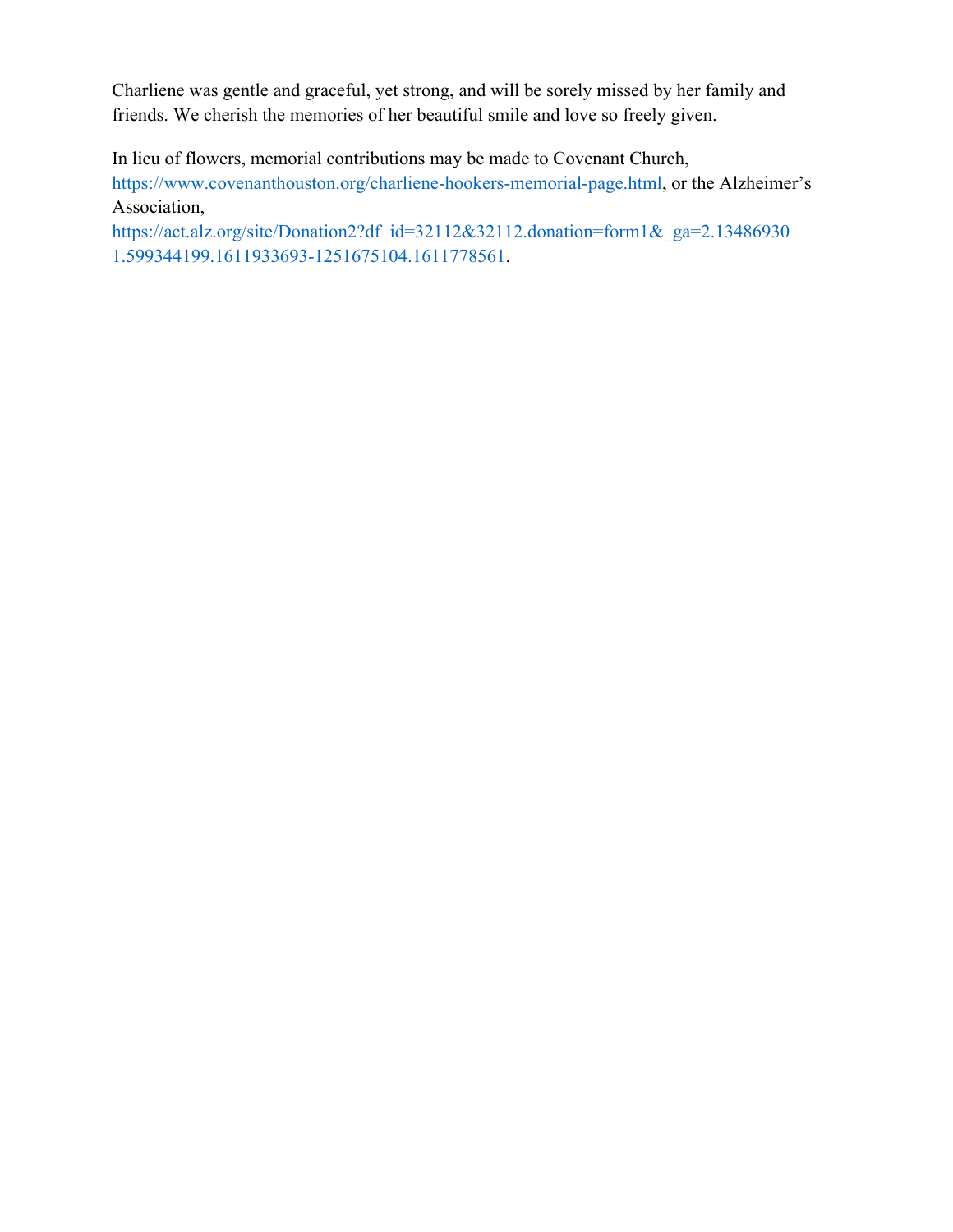#### **Memories**

# **Charliene High Hooker**

## **By Bill Hamilton**

Parents, Jerald D. High (d. 2000) and Hallie Lucille Stout High (d. 2006) were born and raised "down in the country" near Canton, TX. They were from farming families; completing the sixth and ninth grades respectively, they subsequently married and migrated to the Dallas area where jobs were to be had, soon settling in on Grand Prairie's Northeast 32<sup>nd</sup> St. until after his death.

Ultimately, J. D. advanced to lead man for production layout in precast concrete and, subsequently, airplane manufacturing while Lucille learned the seamstress trade, specializing in the difficult components of collars and cuffs for men's custom shirts. She left work each May and returned in September, allowing her to be at home with her children in the summers. Many of Charliene's school clothes were made at home.

Charliene was the middle of those three children, born January 23, 1944, between two brothers, Jarald Eugene High (d. 2012) and Terry Ellsworth High (Kathy), Grand Prairie, experiencing all the closeness, conflicts and peacemaking that such birth order normally entails.

Thanks to Lucille, the children were active with her in the near-by Bowles Memorial Baptist Church where Charliene, following her interest and developing talents, ultimately sang with the Adult Choir.

Family tales of summer vacations often included fishing on East Texas lakes (Charliene quietly reading while the others cast their lines) and sleeping out under the stars, except when sudden rainstorms sent them running for some protected spot in the family station wagon.

The children were educated in the local public schools, where each was actively involved in the music programs.

Charliene graduated Grand Prairie High School in May 1962 and was soon married to John C. Hooker (d. 2019), happily adding Steven Jay to their family and moving north of the Texas border to Stillwater OK, for John to pursue graduate work in Electrical Engineering at Oklahoma State University. The family, including toddler Jay, was introduced to the joys of married student housing.

John met another grad student, Jed Ramsey, and their families connected through a local Baptist church. Jed's family included four children, the eldest of whom had the maturity and experience to care for Jay in his parents' occasional absence. David made a very positive impression on the Hooker family and vice versa.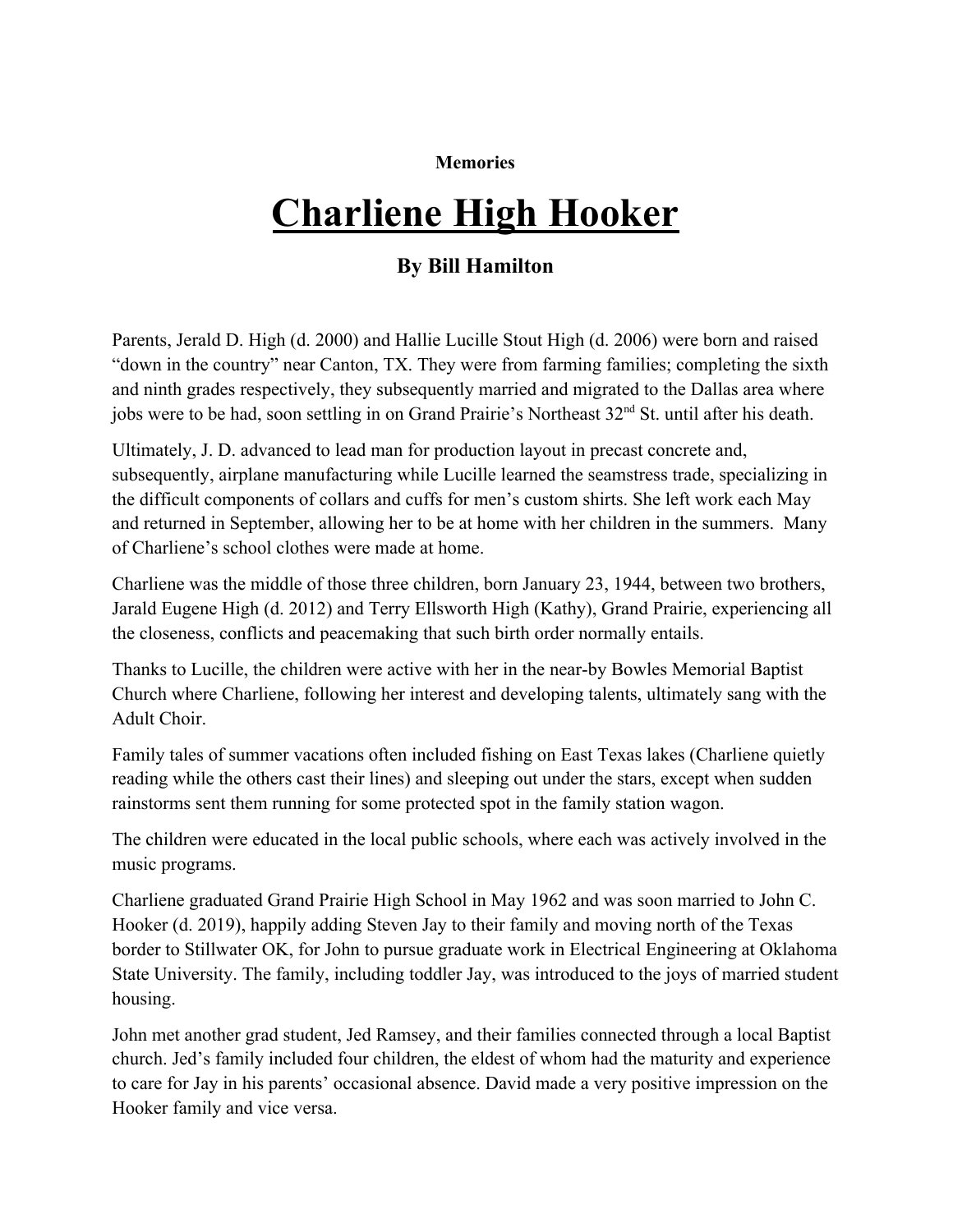Graduation with the intended PhD and an appropriate professional opportunity for John enticed them to move to Ft. Worth, where the family was expanded by welcoming Jonna Charliene into the group.

John was not happy nor fully satisfied using his engineering education in the military/industrial complex and wanted to learn more about physiology, possibly combining those fields. They relocated to Houston in 1973, where John began studies at Baylor College of Medicine, and they found Covenant Church. Imagine their delight to be joined by former sitter, now UH graduate student, David Ramsey and wife, Janice, in that small congregation. What an unexpected and blessed reunion!

That expanded Baylor education made John fit for teaching a wide variety of studies at Houston Baptist University and verified the decision to settle in Houston.

Charliene entered the nursing education program at HBU, but soon abandoned that pursuit to augment the family income with full time employment. She sampled a variety of choices, including construction administration, insurance company back office, outside sales in oil field supply and executive search/placement, ultimately finding her place in administration within the English Department at Rice University. Not satisfied with just one job, she also worked part time in women's clothing at Neiman Marcus, an opportunity that put her at the right place to supplement her wardrobe with first shot at regular sale events, handy for future employment settings.

Following a separation and divorce, Charliene married Bill Hamilton at Thanksgiving, 1982 and moved with him in the fall of the following year to San Antonio; Jonna moved with them. Building on a lead from one of her Rice colleagues, Charliene sought and obtained work in a new endeavor – sales assistant with a regional investment firm, Rotan-Mosle. Company policy prohibited promotion from sales assistant to sales, but she began studying on her own and testing to gain SEC licensing in the variety of fields encompassed by the industry. Quickly proving her worth with added knowledge and skills, she moved, along with her broker, to similar work in the local Kidder-Peabody office; advancement from assistant to sales was also prohibited there.

It was time for another move, this time to Williams College for Jonna and to San Francisco for the parents, where Charliene landed another opportunity in Kidder's downtown office, this time as assistant to the Branch Manager with the additional responsibility as branch compliance officer, beginning to employ the fruits of her earlier self-study. The office occupied one of the upper floors in the towering Bank of America Building, having an ideal view of the Bay location and a spot to feel the occasional tremors.

Upon the couple's return from a visit to Great Britain, where they joined Jonna on break from her "study year abroad," she learned that Bill's construction management responsibilities were calling the two to a site, contrasting in almost every aspect of their life, near the southern end of the Florida peninsula – the carefully planned city of Coral Gables!

Once again, she went straight to Kidder's Miami office, where the Branch Manager was about to lose his assistant. The opening seemed ready made for her and she jumped right in . . . only to be surprised soon with the sale of Kidder's Florida entire retail business to another firm.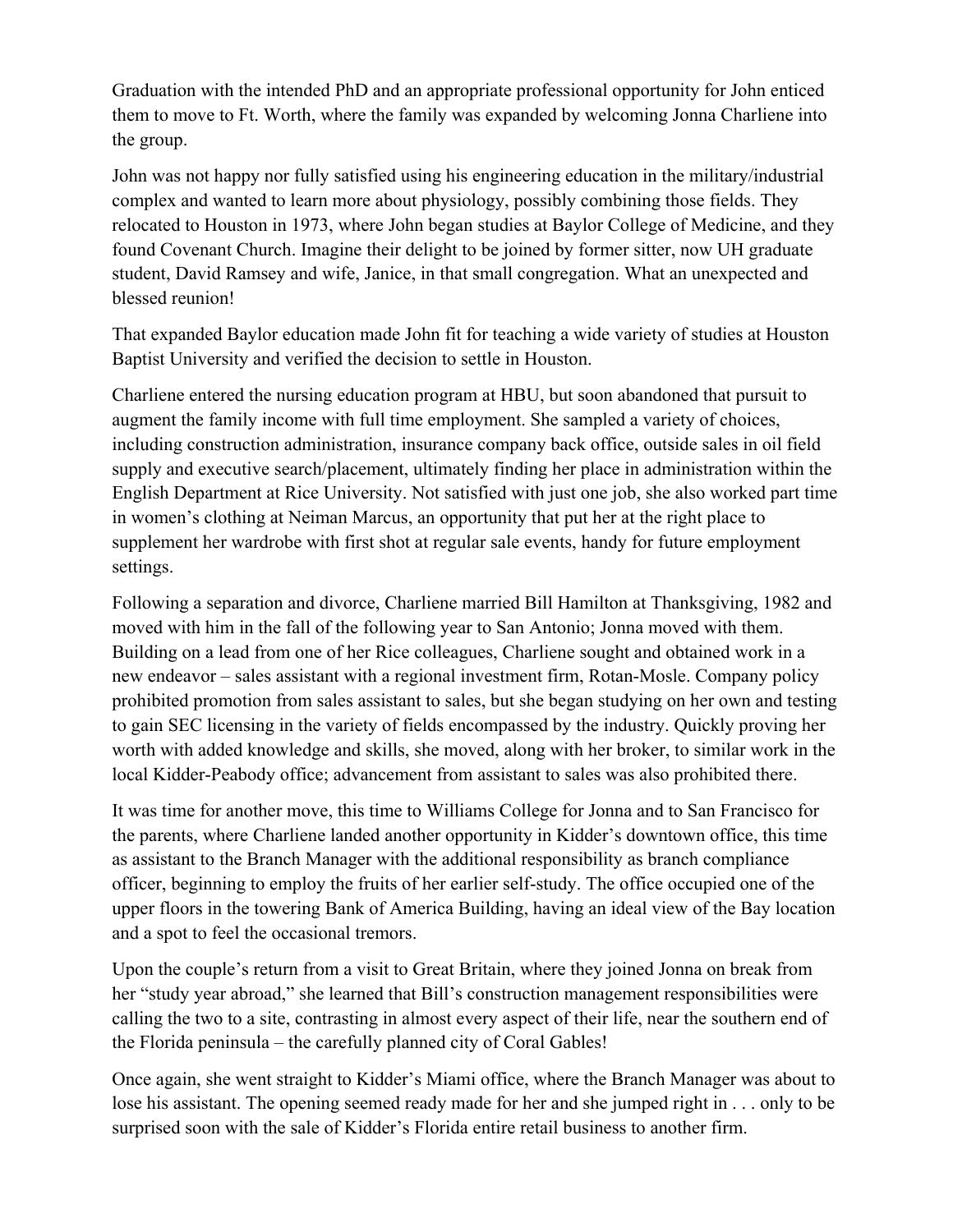Upheaval and a chance for a change of pace in the same field ensued, this time to the investment arm of Community Bank, Homestead. She had found the appropriate occasion to help individual investors plan for their future retirement. And she loved it; she flourished. That is, until the eye of Hurricane Andrew blew across that peninsula, wreaking havoc on the adjacent Homestead Air Force Base and all around.

That upheaval sent Bill to challenges in, of all places, Huntsville, Alabama. Charliene soon joined him, finding similar work with Compass Bank, first in near-by Athens and subsequently in downtown Huntsville.

Bill's mother came to live with the family the last six years of her life, dying shortly after 9/11/01. Charliene found great company with Gladys as Bill served in several assignments, distant from home.

Bill reached compulsory retirement in early 2002. The couple sold their house, bought a Ford F-250 and a 35' fifth wheel, living in it full time for 10 years; they made a temporary move to Las Vegas for a 38-month second career. It was a simple and convenient arrangement.

Sensing a need to settle down, they sold their portable housing and bought a single-family home on the northwest side of Houston, suitable for retirement. However, these carefully chosen plans were just not to be!

Sometime in 2014 they discovered Charliene's emerging tendency to search abnormally for common nouns. Eventually they were led through extensive examinations, resulting in a determination that she had Mild Cognitive Impairment and should begin some behavioral modifications for her own safety.

Diagnosis of Alzheimer's Disease followed all too soon; the next move was to the increased safety and security of a retirement community in April 2019. An unsupervised venture outside the building in mid-August 2020 was one too many and the couple was required to find residence for Charliene in a memory care home. Bill moved to independent living in a nearby senior apartment. They engaged additional care of a hospice agency. It all seemed to happen too quickly!

Of course, Charliene's behavior regressed dramatically, she ate less and lost weight, but her physical health remained good. On January 11<sup>th</sup>, she tested positive for the COVID virus and by the weekend of the  $16<sup>th</sup>$ , she was showing early signs of oxygen deprivation; during the day on the 19<sup>th,</sup> she couldn't swallow without choking and died peacefully in her sleep early the following morning.